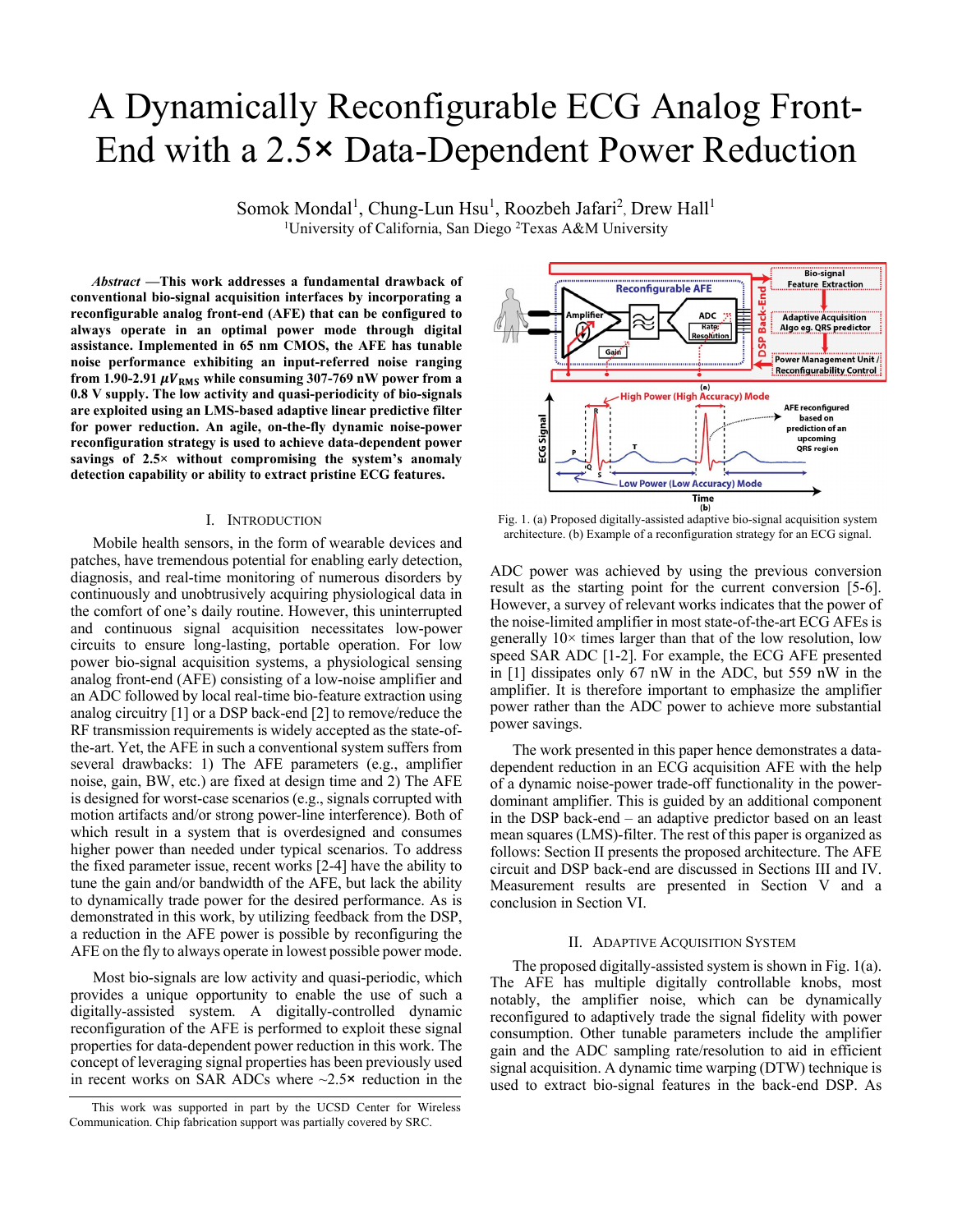

Fig. 2. Schematic of the reconfigurable analog front-end.

shown in Fig. 1(b), an ECG signal is characterized by the P-Q-R-S-T peaks, which are detected in real-time by the DTW. Also evident from Fig. 1(b) is that the QRS complex in an ECG occurs only over a small fraction of the period (less than 15%) and repeats continuously in a well-defined, predictable fashion. As will be shown later, for some applications, it is only critical to acquire the high-activity regions or regions around the peaks of interest with high fidelity for the signal processing thereby creating an opportunity for data-dependent savings like the one illustrated in the example in Fig. 1(b). The dynamic noise-power reconfiguration is directed by an LMS-based adaptive linear predictive filter. With only one prediction per heartbeat needed, this extra component in the system operates at a very slow rate (i.e., for R-peak prediction, with a typical heart-rate of 72 beats/min, the digital filter operates at about 1 Hz) thereby imposing a negligible power overhead and making datadependent savings using the proposed technique feasible.

# III. RECONFIGURABLE AFE: CIRCUIT DESCRIPTION

The reconfigurable analog circuitry implemented for the proposed system is shown in Fig. 2. The low-noise amplifier uses a chopper-stabilized topology to mitigate the otherwise dominant flicker noise [7-8]. To address additional applicationspecific issues of electrode polarization offset and degraded input impedance due to chopping, a DC servo loop and a positive-feedback impedance boosting loop are employed, respectively. Arrays of switchable feedback capacitors  $C_{\text{fb}}$  are used to tune the amplifier gain and the impedance boosting capacitors  $C_{\text{ib}}$  are tuned in tandem with  $C_{\text{fb}}$  to maintain constant input impedance. The current of the first-stage OTA is tunable over a wide range (100 nA – 675 nA) to offer a fine-grain control over the noise power tradeoff.

The first-stage OTA is implemented using a dual-tail complementary input pair topology (Fig. 2) rather than a conventional single tail version. This allows for a wide current tuning-range as both top and bottom tails can be switched simultaneously without significantly affecting output commonmode voltage and thereby relaxing the common-mode feedback (CMFB) circuit requirements. However, with the agile mode switching required, a simple resistive divider for the CMFB as in [2] is not suitable since the OTA's open loop gain



Fig. 3. Adaptive linear predictor (a) functionality and (b) performance.

 $g<sub>m</sub>(r<sub>o</sub>||R<sub>cmb</sub>)$  would change with its bias current and cause distortions while switching modes. One approach to overcome this issue is to make  $R_{\text{cmfb}}$  much larger than the OTA's output impedance,  $r<sub>o</sub>$ . However, this can be challenging in practice. We instead use the CMFB structure shown in Fig. 2 where each PMOS tail cell utilizes transistors  $M_{t1,2}$  as linear resistors in deep triode to set the OTA's output common-mode voltage to  $V_{CM}$  while presenting a high impedance capacitive load. The amplifier is designed such that OTA1 with its CMFB consumes 80-540 nW, OTA2 consumes 40 nW, the servo loop consumes 24 nW, and the remaining biasing network and digital circuitry consume 100 nW. In the SAR ADC, resolution reconfiguration (5- to 9-bit) with efficient power-scaling is achieved with the bottom plates of the CDAC driven by tristate inverter buffers such that each resolution decrement is performed by floating the MSB capacitor(s) and starting the conversion from the next largest capacitor. Finally, for adaptive acquisition using the AFE, the mode switching of the amplifier is synchronized with the ADC sampling, such that any perturbations get the maximum settling time. For such low bandwidth and low speed requirements associated with bio-signal acquisition, the amplifier tail current reconfigurations are considerably instantaneous as indicated by simulations during the design phase and confirmed by measurement results presented later.

#### IV. DSP BACK-END

The DSP back-end in the proposed system requires an ECG feature extractor, as in all conventional systems, plus a predictor to control the amplifier reconfiguration. Several algorithms such as the discrete wavelet transform (DWT) [9] or DTW [10] can be used for the real-time detection and classification of ECG features. In this work, the DTW algorithm was chosen and implemented. Using DTW, each data point in a single cycle ECG template along with its distinctive feature gets monotonically mapped to a corresponding point/feature in the acquired ECG, thereby detecting the P-Q-R-S-T peaks [10]. It should be noted that the AFE reconfiguration strategy and LMS filter are independent of the feature extraction algorithm used.

An adaptive linear predictive filter (Fig. 3a) then takes the detected features (e.g., the current and past R-R intervals) and uses an LMS algorithm to predict the upcoming features (e.g., the next R-R interval). A  $5<sup>th</sup>$  order filter was found to be sufficiently accurate in predicting features in ECG signals due to the slowly varying nature of the signals. Fig. 3(b) shows this prediction ability and accuracy evaluated using ECG signals with behaviorally added random heart-rate variability (HRV). This adaptive filter is implemented as follows: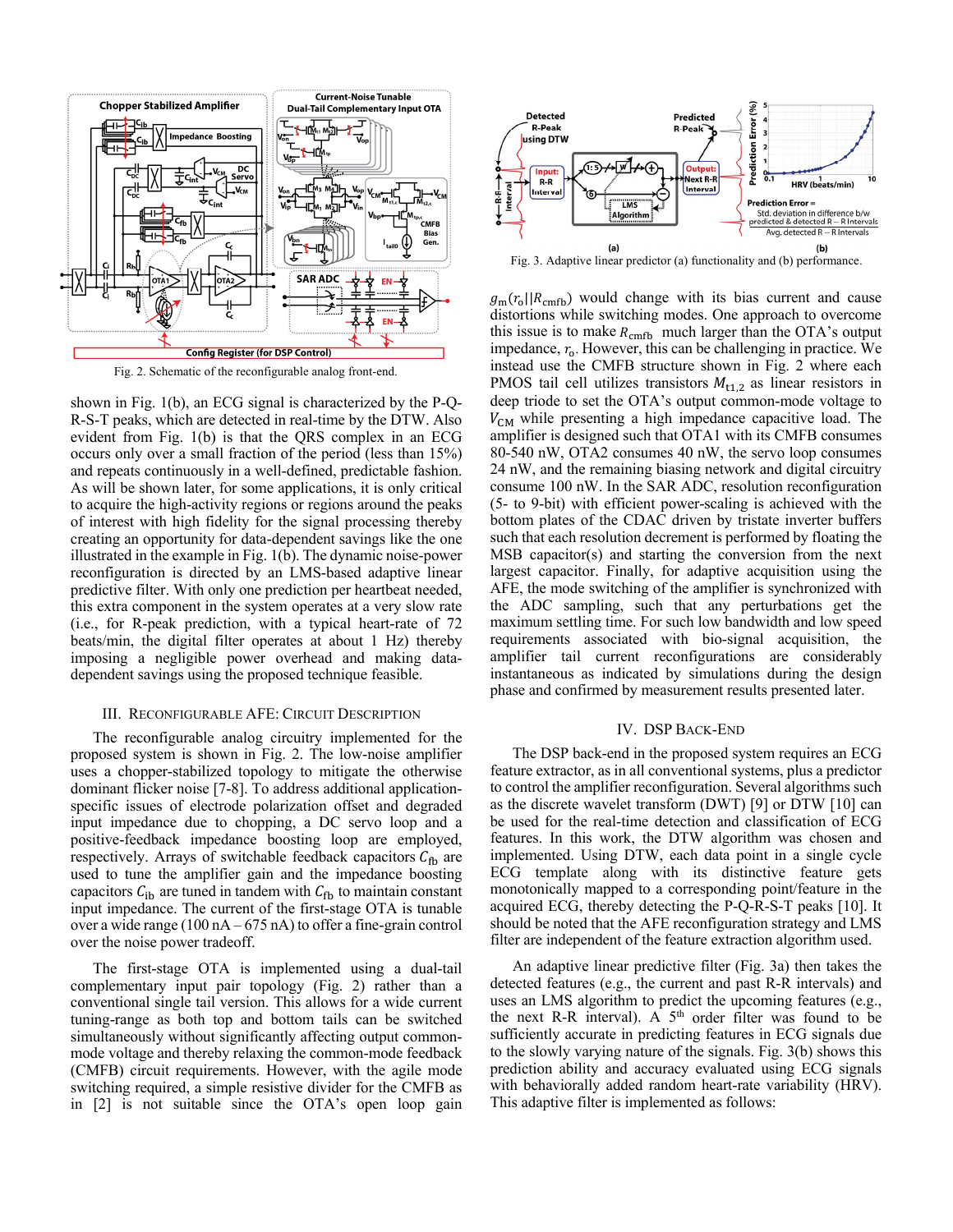$$
y[n] = w_1[n]x[n-1] + w_2[n]x[n-2] + \cdots + w_N[n]x[n-N]
$$
 (1)

$$
e[n] = y[n] - x[n] \tag{2}
$$

$$
w_i[n+1] = w_i[n] + x[n-i]e[n]\mu
$$
\n(3)

where  $w_i[n]$  are the filter coefficients that are adapted to minimize the error  $e[n]$  between the predicted R-R intervals  $\nu[n]$  and the ones detected  $\chi[n]$  based on an LMS algorithm with adaptation parameter  $\mu$  and order *N*. The performance of such an adaptive filter for the proposed dynamic reconfiguration was previously presented and studied for heart-rate variability detection [11].

 The DSP is implemented off-chip on an FPGA for evaluation of other predictors and flexibility. However, the extra component – the LMS filter – if integrated on-chip would contribute to a negligible overhead owing to its operation at  $\sim$ 1 Hz for one prediction per beat as discussed earlier. Furthermore, during regular operation with fairly consistent cardiac activity, the adaptive filter coefficients converge to realize a moving average filter implying that the circuit activity is often quite low. SPECTRE simulations of a synthesized LMS filter in 65 nm CMOS consume less than 10 nW.

## V. MEASUREMENT RESULTS

Measurements from the chip in 65 nm CMOS with 2 mm<sup>2</sup> area including pads operated from 0.8 V supply are as follows.

# *A. Reconfigurable AFE*

The AFE offers several programmable gain (22-43 dB) modes and the measured bandwidth at 35 dB gain mode is 250 Hz. As shown in Fig. 4, chopping at 4 kHz frequency (more than twice the measured 1/*f* corner of 1.15 kHz) mitigates the otherwise dominant flicker noise. Fine-grain control of the input-referred white noise floor from 125-195 nV/ $\sqrt{Hz}$  is achieved by trading power in 12 uniform steps from 272-734 nW with OTA2 in its lowest power mode (Fig. 4). The measured amplifier input impedance was improved from 6.5 MΩ to 105 MΩ by enabling the impedance boosting loop. A common-mode rejection ratio (CMRR) >82 dB across all modes was measured. The SAR ADC consumes 34.6 nW and 9.1 nW in the 9- and 5-bit modes, respectively. In the 9-bit mode, the ADC has an ENOB of 8.75 bits, a DNL of +0.43/- 0.8 LSBs, INL of +0.58/-0.47 LSBs, and an SFDR of 67.1 dB measured at 1 kSps. The linearity performance remains consistent up to10 kSps.



Fig. 4. Amplifier input referred noise PSD in 35 dB gain mode.



Fig. 5. Measured ECG signal along with measured instantaneous power while performing dynamic reconfiguration to selectively capture the QRS complex with higher accuracy.

#### *B. Adaptive Acquisition*

With the QRS-complex of an ECG being its most distinctive feature and its periodicity, width, variability in amplitude, etc. providing crucial diagnostic information, the adaptive acquisition is demonstrated for an application wherein only the Q-R-S detection accuracy is critical. Measured ECG showing the discerning compromise with signal quality in low power mode, and instantaneous power indicating an agile mode switching leading to a 2.5× data-dependent power savings are shown in Fig. 5. Although only high fidelity Q-R-S acquisition is demonstrated here, with the ability to predict each of the P-Q-R-S-T peaks individually, the concept could be extended to realize a wide-variety of data-dependent acquisition strategies.

# *C. Predictor Performance*

The system functionality was evaluated extensively using ECG signals from the MIT-BIH Arrhythmia database [12]. As an example, the predictor performance is illustrated in Fig. 6 over a dataset with slight heart-rate variability. The filter's ability to accurately track the quasi-periodic ECG with its typical slow variability and quickly adapt (after suffering from a missed prediction due to an abrupt variability, such as an arrhythmia) are clear. It should be noted that although the predictor cannot track extreme irregular cardiac activity (i.e., when the quasi-periodicity property doesn't hold), no compromise with the system's anomaly detection performance is made. This is because the case of persistent prediction errors is itself an anomaly indicator which can be used to take appropriate counter measures or stop the adaptive acquisition and capture these events with high accuracy. In other words, the predictor has a secondary functionality of acting as a simple, yet efficient, real-time anomaly detector while assisting AFE power savings over prolonged durations of slow HRV.



Fig. 6. Predictor performance in the presence of HRV.